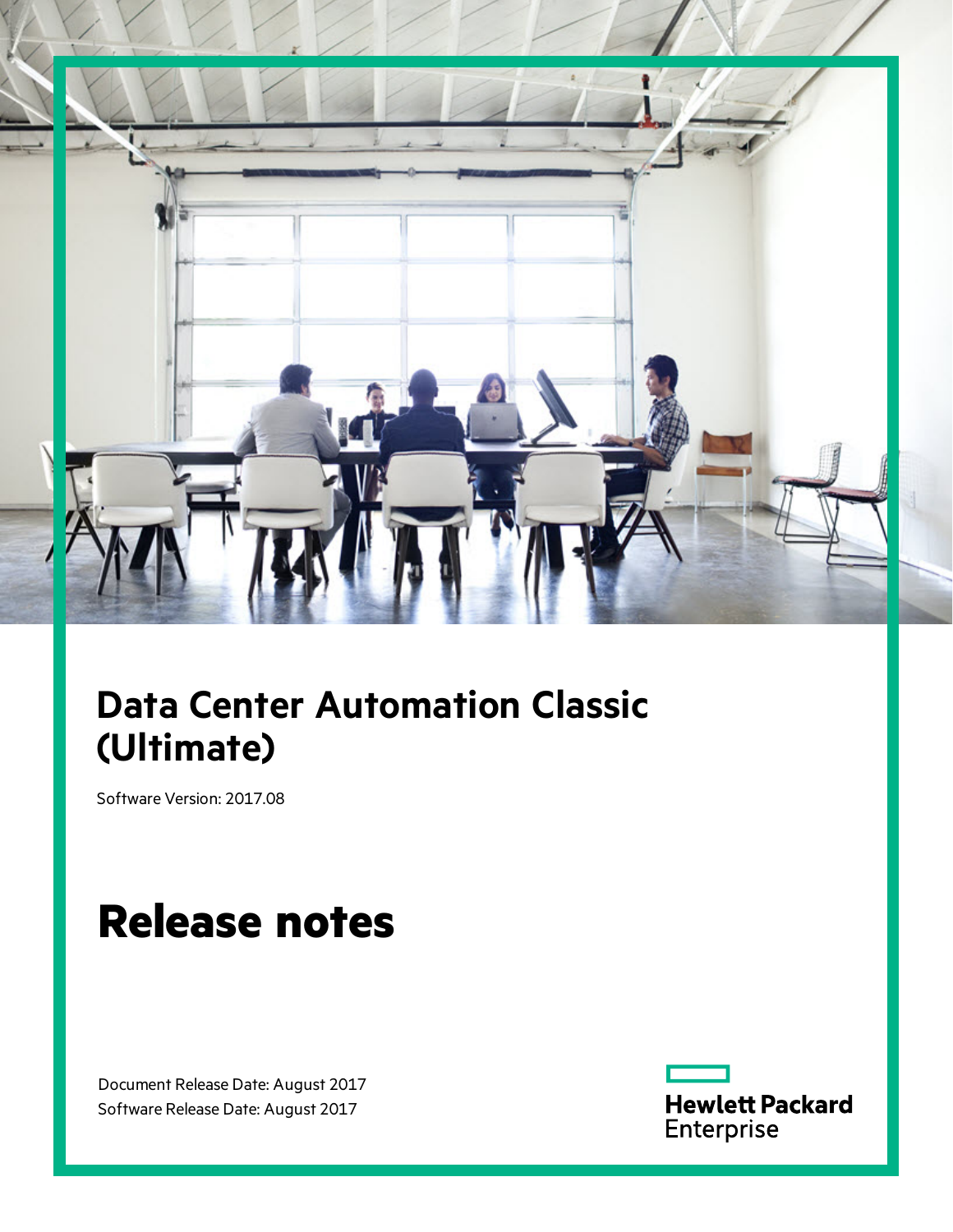### Legal Notices

#### Warranty

The only warranties for Hewlett Packard Enterprise products and services are set forth in the express warranty statements accompanying such products and services. Nothing herein should be construed as constituting an additional warranty. Hewlett Packard Enterprise shall not be liable for technical or editorial errors or omissions contained herein. The information contained herein is subject to change without notice.

#### Restricted Rights Legend

Confidential computer software. Valid license from Hewlett Packard Enterprise required for possession, use or copying. Consistent with FAR 12.211 and 12.212, Commercial Computer Software, Computer Software Documentation, and Technical Data for Commercial Items are licensed to the U.S. Government under vendor's standard commercial license.

#### Copyright Notice

© Copyright 2015 - 2017 Hewlett Packard Enterprise Development LP

#### Trademark Notices

Adobe™ is a trademark of Adobe Systems Incorporated.

Microsoft® and Windows® are U.S. registered trademarks of Microsoft Corporation.

UNIX® is a registered trademark of The Open Group.

This product includes an interface of the 'zlib' general purpose compression library, which is Copyright © 1995-2002 Jean-loup Gailly and Mark Adler.

### Documentation Updates

To check for recent updates or to verify that you are using the most recent edition of a document, go to: <https://softwaresupport.hpe.com/>.

This site requires that you register for an HPE Passport and to sign in. To register for an HPE Passport ID, click **Register** on the HPE Software Support site or click **Create an Account** on the HPE Passport login page.

You will also receive updated or new editions if you subscribe to the appropriate product support service. Contact your HPE sales representative for details.

#### Support

Visit the HPE Software Support site at: <https://softwaresupport.hpe.com/>.

Most of the support areas require that you register as an HPE Passport user and to sign in. Many also require a support contract. To register for an HPE Passport ID, click **Register** on the HPE Support site or click **Create an Account** on the HPE Passport login page.

To find more information about access levels, go to: <https://softwaresupport.hpe.com/web/softwaresupport/access-levels>.

**HPE Software Solutions Now** accesses the HPESW Solution and Integration Portal website. This site enables you to explore HPE Product Solutions to meet your business needs, includes a full list of Integrations between HPE Products, as well as a listing of ITIL Processes. The URL for this website is [https://softwaresupport.hpe.com/km/KM01702731.](https://softwaresupport.hpe.com/km/KM01702731)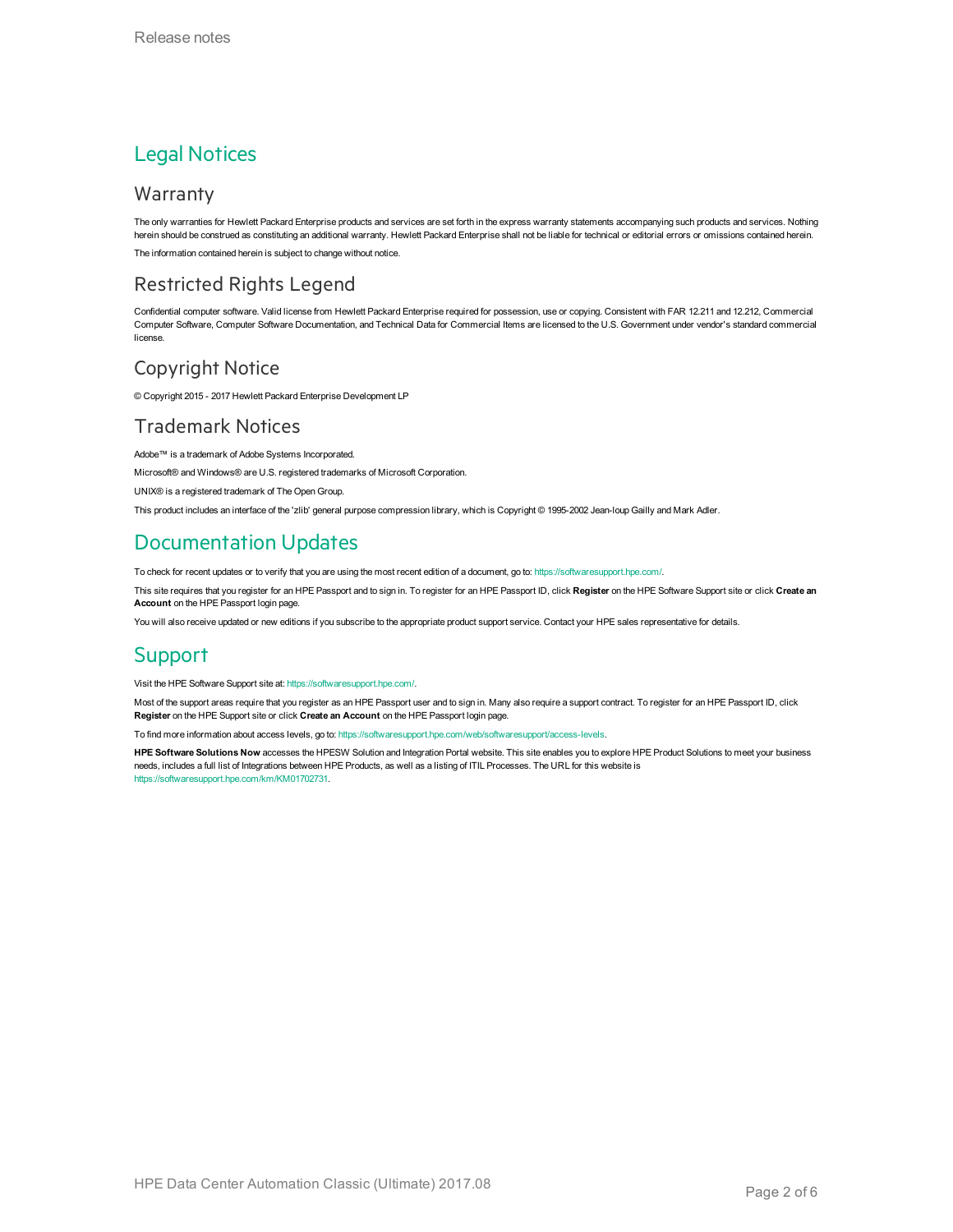### **Contents**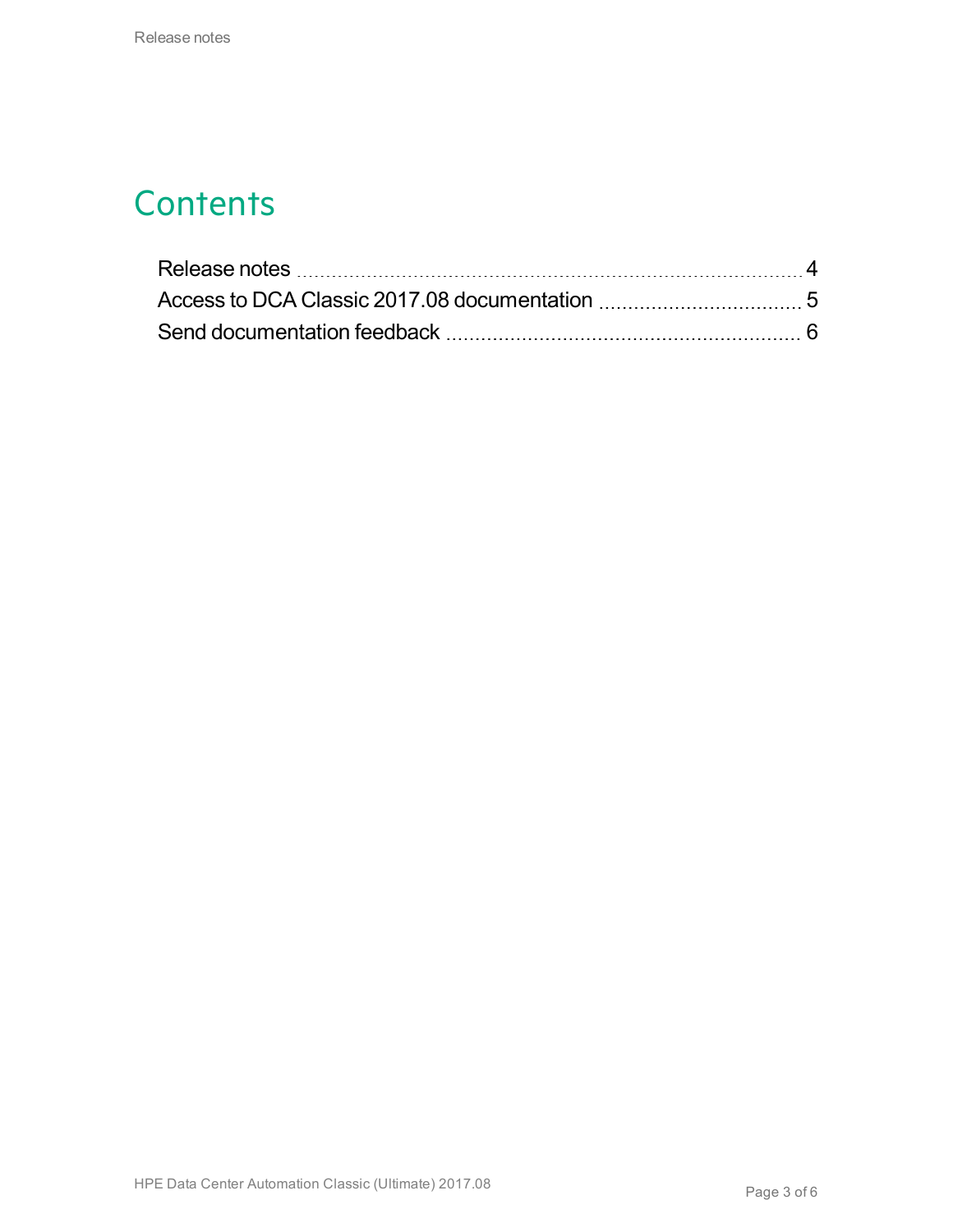### <span id="page-3-0"></span>Release notes

This section provides information about the Ultimate edition of the Data Center Automation Classic 2017.08 release.

This release is a fresh compilation of products in its entirety to provide a complete data center automation experience. Therefore, there is no upgrade path from any previous version of the DCA Suite to DCA Classic 2017.08.

The following products comprise the DCA Classic Ultimate edition:

- **.** Server [Automation](https://docs.software.hpe.com/SA/10.60/Content/Release_Notes/release_notes.htm) 10.60
- Operations [Orchestration](http://docs.software.hpe.com/OO/10.70/Content/ReleaseNotes_Welcome.htm) 10.70
- Database and [Middleware](https://docs.software.hpe.com/DMA/10.50.001/Premium/Content/Home.htm) Automation 10.50.001 Premium
- IT Operations [Compliance](http://docs.software.hpe.com/ITOC/1.20/Content/ITOC_Content/release_notes_cover_page.htm) 1.20
- [Operations](https://docs.software.hpe.com/OBR/10.20/Content/Home.htm) Bridge Reporter 10.20
- Cloud [Optimizer](http://docs.software.hpe.com/CO/3.01/Content/ReleaseNotes1.htm) (CO) 3.01

For more information about the products and support matrix details, see the product-specific documentation on the HPE Software Support site.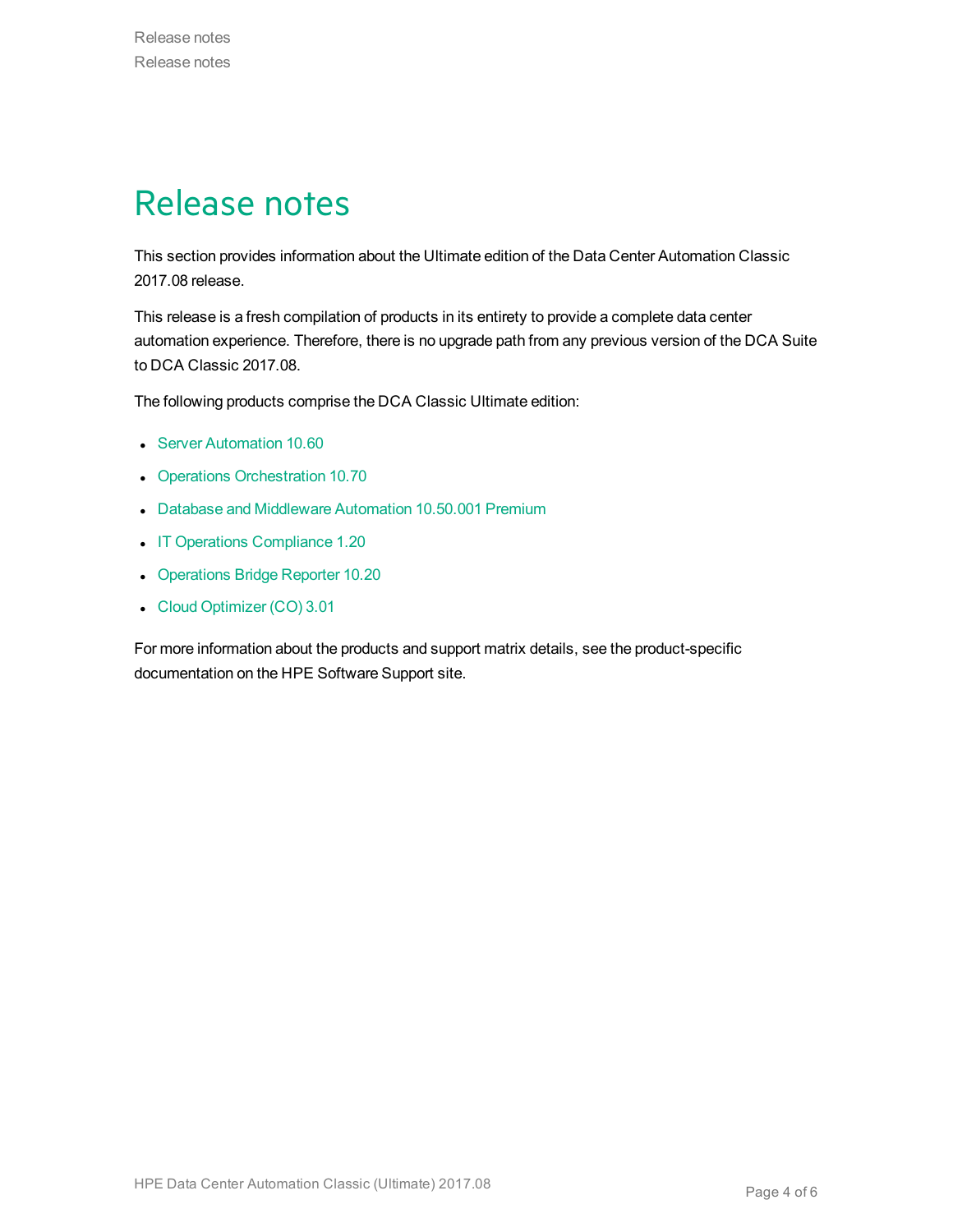# <span id="page-4-0"></span>Access to DCA Classic 2017.08 documentation

The DCA Classic 2017.08 documentation is available on the HPE Software [Documentation](https://docs.software.hpe.com/DCA/2017.08/Content/Home.htm) Portal.